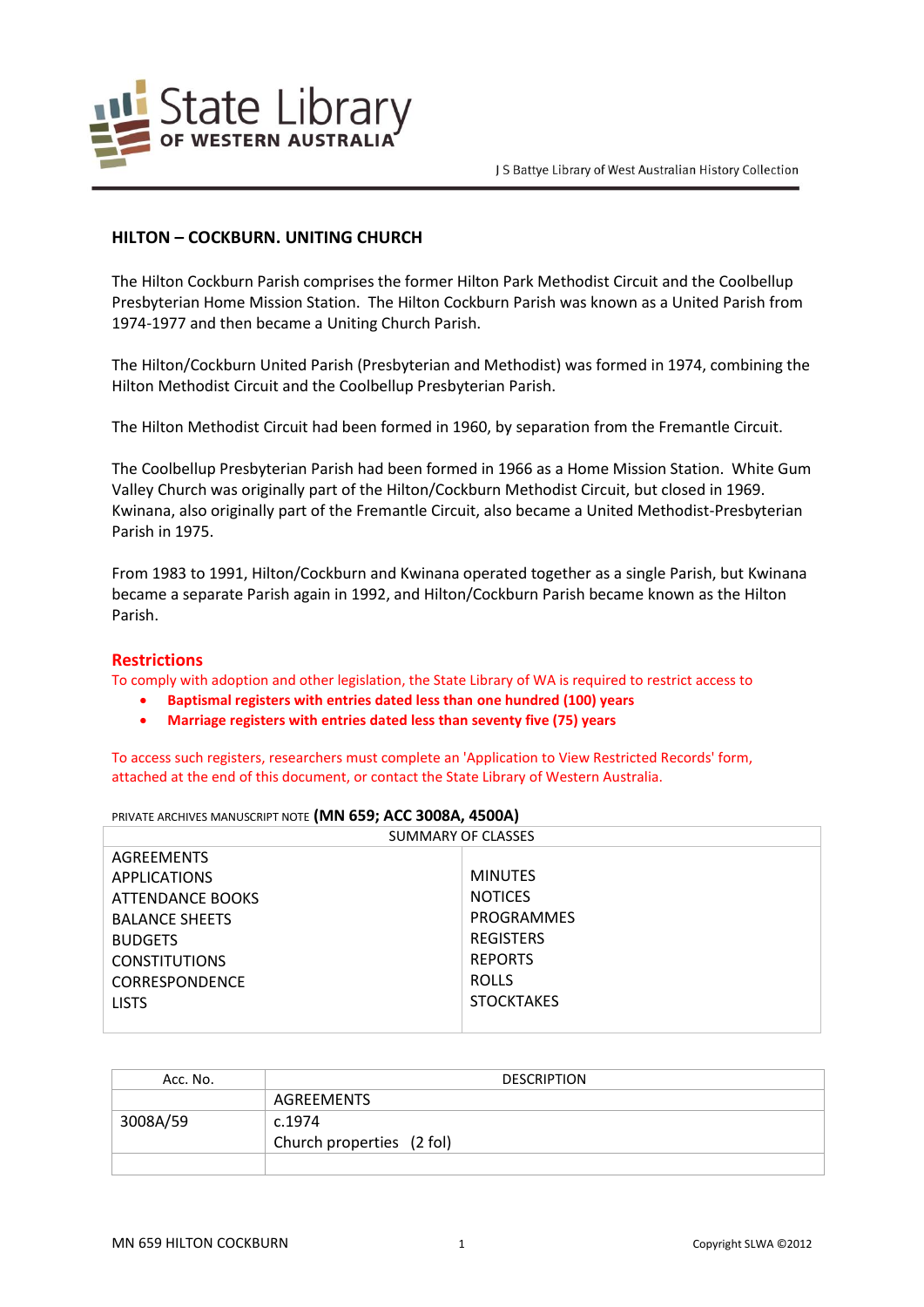

| Acc. No. | <b>DESCRIPTION</b>                               |  |
|----------|--------------------------------------------------|--|
|          | <b>APPLICATIONS</b>                              |  |
| 3008A/54 | 30 April 1975                                    |  |
|          | Permission to sell. Hilton Park property (4 fol) |  |
|          |                                                  |  |
|          | <b>ATTENDANCE BOOKS</b>                          |  |
| 3008A/55 | 24 June 1974 - 11 November 1977                  |  |
|          | Parish Council                                   |  |
|          |                                                  |  |
|          | <b>BALANCE SHEETS</b>                            |  |
| 3008A/56 | 30 June 1975 - 16 June 1977                      |  |
|          | $(24$ fol)<br>Parish                             |  |
|          |                                                  |  |
|          | <b>BUDGETS</b>                                   |  |
| 3008A/57 | 1974-1977                                        |  |
|          | Parish<br>$(6$ fol)                              |  |
|          |                                                  |  |
|          | <b>CONSTITUTION</b>                              |  |
| 3008A/58 | 24 March 1974                                    |  |
|          | United Parish<br>$(14$ fol)                      |  |
|          |                                                  |  |
|          | CORRESPONDENCE                                   |  |
| 3008A/60 | 9 January 1973 - 1 July 1976                     |  |
|          | Parish<br>$(388$ fol)                            |  |
|          |                                                  |  |
|          | <b>LISTS</b>                                     |  |
| 3008A/61 | 2 April 1975                                     |  |
|          | <b>Hilton Meeting Attendance</b><br>$(4$ fol)    |  |
|          |                                                  |  |
|          | <b>MINUTES</b>                                   |  |
| 3008A/63 | 2 April 1975                                     |  |
|          | Congregational Meetings (2 fol)                  |  |
| 3008A/64 | 13 March 1974 - 16 June 1977                     |  |
|          | Parish Council<br>$(114$ fol)                    |  |
| 3008A/69 | 19 Jun 1975                                      |  |
|          | Parish Council meeting                           |  |
|          |                                                  |  |
|          | <b>NOTICES</b>                                   |  |
| 3008A/65 | 1 March 1974 - 31 March 1974                     |  |
|          | <b>Coming Attractions</b><br>$(2$ fol)           |  |
| 3008A/66 | 17 February 1974                                 |  |
|          | Inauguration<br>$(2$ fol)                        |  |
|          |                                                  |  |
|          | PROGRAMMES                                       |  |
| 3008A/62 | 20 December [1975]                               |  |
|          | Parish Planning Session<br>$(2$ fol)             |  |
| 3008A/67 | 10 June 1974                                     |  |
|          | Parish Property (2 fol)                          |  |
|          |                                                  |  |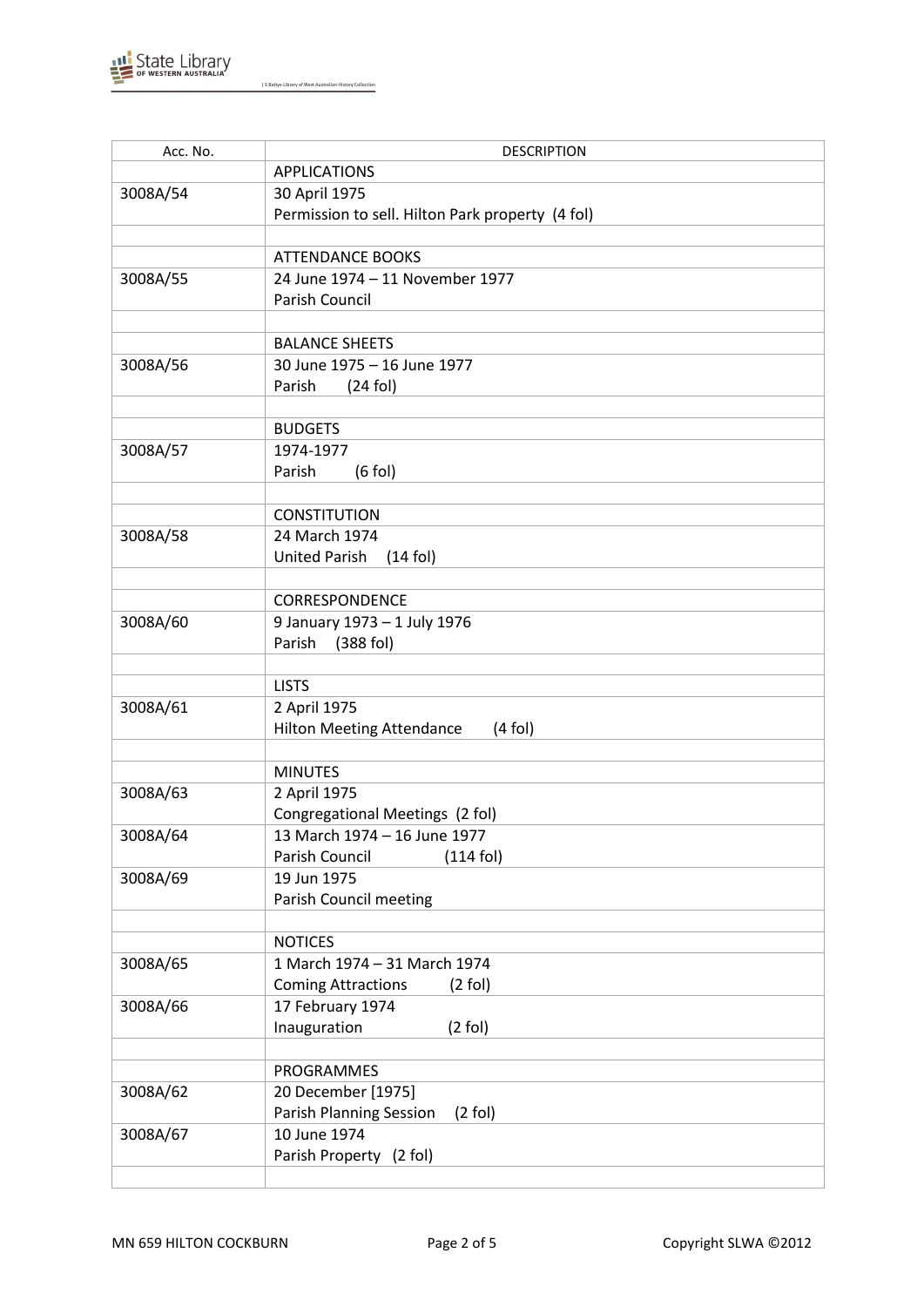

| Marriage - includes Hilton Park, White Gum Valley, Spearwood, Hamilton Hill, |
|------------------------------------------------------------------------------|
| Peppermint Grove, Swanbourne, Mt Hawthorn, Cottesloe, East Fremantle         |
|                                                                              |
|                                                                              |
|                                                                              |
|                                                                              |
|                                                                              |
|                                                                              |
|                                                                              |
|                                                                              |
|                                                                              |
|                                                                              |
|                                                                              |
|                                                                              |
|                                                                              |
|                                                                              |
|                                                                              |
|                                                                              |
|                                                                              |
|                                                                              |
|                                                                              |
|                                                                              |
|                                                                              |
|                                                                              |
|                                                                              |
|                                                                              |
|                                                                              |
|                                                                              |
|                                                                              |
|                                                                              |
| Presbyterian - now Uniting Church Roll of Baptised Members and Adherents     |
|                                                                              |
|                                                                              |
| Confirmed members and members in Association Hilton/Cockburn Uniting         |

Holdings = 16 cm

#### *Copyright Restrictions*

*The Commonwealth Copyright Act 1968 regulates copying of unpublished material. It is the user's legal obligation to determine and satisfy copyright.*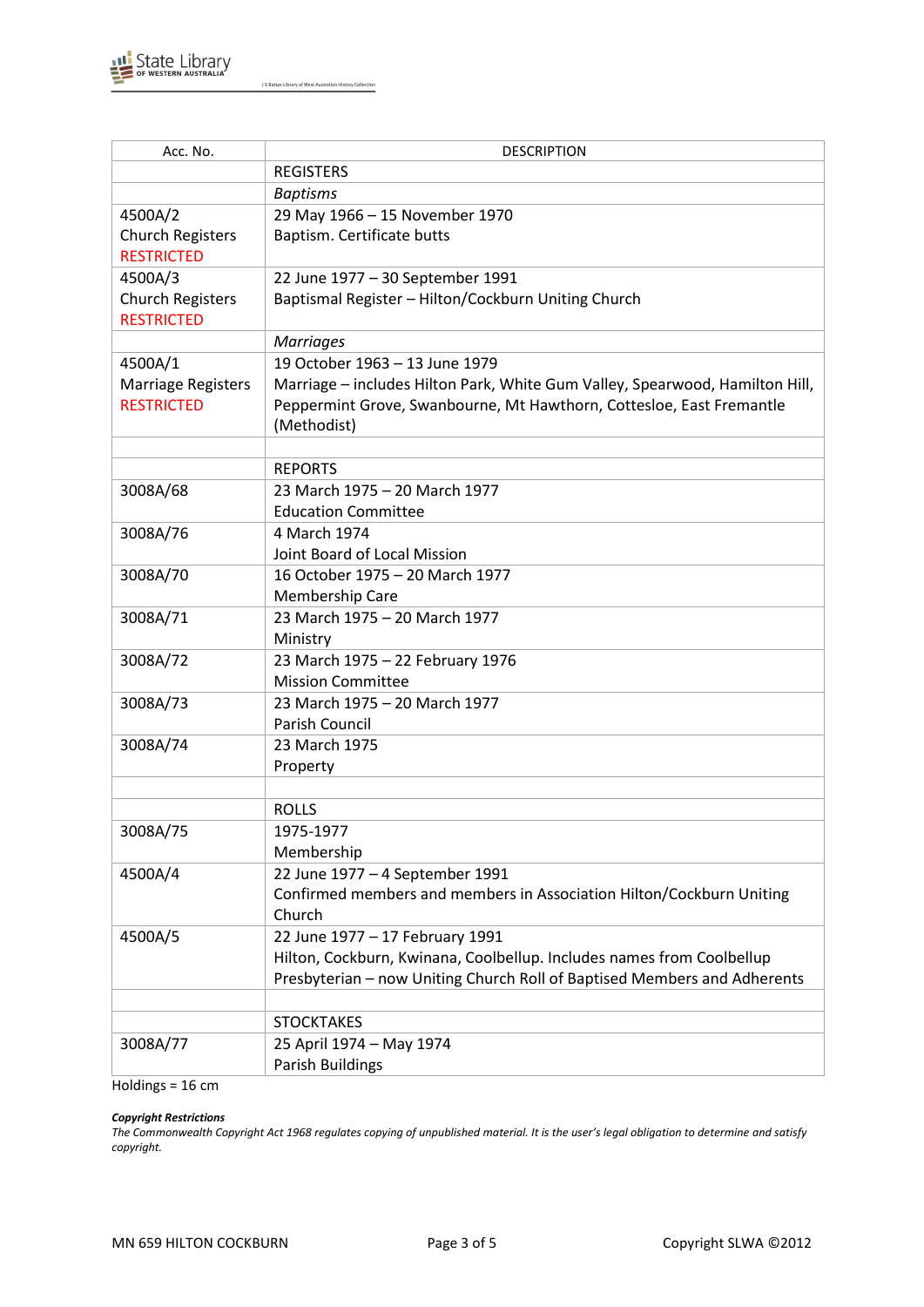

#### **STATE LIBRARY OF WESTERN AUSTRALIA – PRIVATE ARCHIVES**

#### **APPLICATION TO VIEW RESTRICTED BAPTISMAL RECORD**

#### **SUBMIT TO PRIVATE ARCHIVES STAFF**

| DETAILS OF BAPTISMAL RECORD TO BE RETRIEVED               |    |            |
|-----------------------------------------------------------|----|------------|
| MN / ACCESSION NUMBER                                     | MN | <b>ACC</b> |
| DENOMINATION & PARISH NAME (E.G.<br>ANGLICAN, ST. JOHN'S) |    |            |
| NAME ON BAPTISMAL CERTIFICATE                             |    |            |
| DATE OF BAPTISM                                           |    |            |
| DATE ITEM REQUIRED                                        |    |            |

| DETAILS OF APPLICANT REQUIRING ACCESS TO RESTRICTED BAPTISMAL RECORD |  |
|----------------------------------------------------------------------|--|
| RESEARCHER'S TICKET NUMBER                                           |  |
| APPLICANT'S NAME                                                     |  |
| APPLICANT'S ADDRESS                                                  |  |
| <b>TELEPHONE NUMBER</b>                                              |  |
| E-MAIL                                                               |  |

| <b>PRIVATE ARCHIVES STAFF USE ONLY</b> |                               |  |
|----------------------------------------|-------------------------------|--|
| COPY CERTIFICATE CREATED BY            | (PA STAFF MEMBER NAME & DATE) |  |
| APPLICANT NOTIFIED                     | (DATE)                        |  |
| REGISTER RETURNED TO STACK             | (DATE)                        |  |